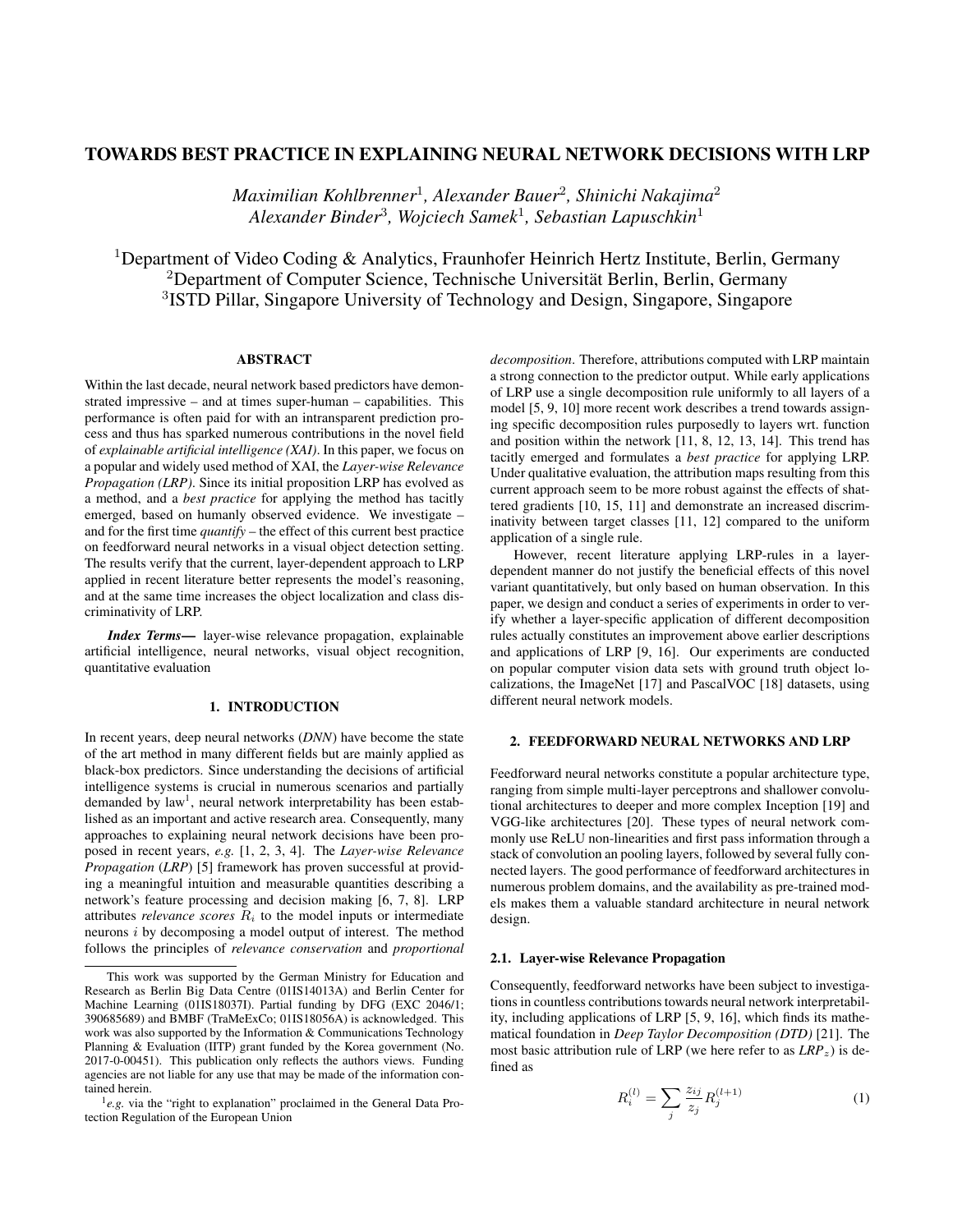

Fig. 1. Different attributions for the output classes "Tiger Cat" and "Bernese Mountain Dog" using the VGG-16 model. Network output strength (logit) is given in parenthesis. Uniformly applied rules *(a)* - *(d)* are not, or hardly class discriminative. *LRP*<sup>z</sup> shows the effect of gradient shattering. Composite strategies  $(e) - (g)$  are sensitive to class-specific information and highlight features on different levels of scale.

and performs a proportional decomposition of an upper layer  $(l + 1)$ relevance value  $R_j^{(l+1)}$  to obtain lower layer ( $l$ ) relevance scores  $R_i^{(l)}$ wrt. to the forward mappings  $z_{ij}$  (directed from layer inputs i to outputs j during inference) and their respective aggregations  $z_i$  at the layer output. Note that Eq. (1) is conservative between layers and in general maintains an equality  $\sum_i R_i^{(l)}=f(x)$  at any layer of the model.

Further purposed LRP-rules beyond Eq. (1) are introduced in [5] which can be understood as advancements thereof. So does the  $LRP_{\varepsilon}$  decomposition rule add a signed and small constant  $\varepsilon$  to the denominator in order to prevent divisions by zero and to diminish the effect of recessive mappings  $z_{ij}$  to the relevance decomposition. The  $LRP_{\alpha\beta}$  rule performs and then merges separate decompositions for the activatory ( $z_{ij} > 0$ ) and inhibitory ( $z_{ij} < 0$ ) parts of the forward pass. Here, the  $\alpha$  parameter permits a weighting of relevance distribution towards activations and inhibitions ( $\beta$  is given implicitely s.t.  $\alpha + \beta = 1$  to uphold conservativity). The commonly used parameter  $\alpha = 1$  (short:  $\alpha_1$ ) can be derived from DTD and has been rediscovered in *ExcitationBackprop* [22]. Later work [23, 12] introduces  $LRP_{\rm b}$ , a decomposition which spreads the relevance of a neuron uniformly across all its inputs. This rule (or alternatively the  $DTD_{zB}$  rule [21]) has seen application in networks' input layers, and provides invariance to the decomposition process wrt. to translations in the input domain.

Earlier applications of LRP (*e.g.* [5, 9]) did use one single decomposition rule uniformly over the whole network, which often resulted in suboptimal "explanations" of model behavior [11]. So are  $LRP_z$  and  $LRP_{\varepsilon}$  respectively identical and highly similar to *Gradient* $\times$  *Input* (*G* $\times$ *I*) in ReLU-activated DNNs [10] and – while working well for shallower models – demonstrate the effect of gradient shattering in overly complex attributions for deeper models [11]. The  $LRP_{\alpha\beta}$  demonstrates robustness against gradient shattering and produces visually pleasing attribution maps, however is lacking in class- or object discriminativity [24, 11] by consistently attributing relevance to features unrelated to the object. Further,  $LRP_{\alpha\beta}$  introduces the constraint of positive layer activations [21], which is in general not guaranteed, especially at the (logit) output of a model.

## 2.2. A Current Best Practice for LRP

A recent trend among XAI researchers and practitioners employing LRP is the use of a *composite strategy* for decomposing the prediction of a neural network [12, 11, 8, 13, 14]. That is, different parts of the DNN are decomposed using different rules, which in combination are robust against gradient shattering while sustaining

object discriminativity. Common among these works is the utilization of  $LRP_{\varepsilon}$  with  $\varepsilon \ll 1$  (or just  $LRP_z$ ) to decompose fully connected layers close to the model output, followed by an application of  $LRP_{\alpha\beta}$  to the underlying convolutional layers (usually with  $\alpha \in \{1, 2\}$ . Here, the separate decomposition of the positive and negative forward mappings complements the localized feature activation of convolutional filters activated by, and feeding into ReLUs. A final decomposition step within the convolution layers near the input uses the *LRP*<sub>b</sub>-rule<sup>2</sup>. Most commonly this rule (or alternatively the  $DTD_{z^B}$ -rule) is applied to the input layer only. In summary, we here describe this pattern of rule application as *LRP<sub>CMP</sub>*. Fig. 1 provides a qualitative overview of the effect of  $\textit{LRP}_{\textit{CMP}}$  in contrast to other parameterizations and methods, which we will further discuss in Sec. 4. Note that the option to apply the  $LRP_b$  decomposition to the first  $n$  layers near the input (instead of only the first) provides control over the local and semantic scale [23] of the computed attributions (see Fig. 1*(e)*-*(g)*). Previous works profit from this option for comparing DNNs of varying depth, and differently configured convolutional stacks [12], or by increasing readability of attributions maps aligned to the requirements of human investigators [13].

### 3. EXPERIMENTS

The declared purpose of LRP is to precisely and quantitatively inform about the features which contribute towards or against the decision of a model wrt. to a specific predictor output [5]. While the recent  $LRP_{CMP}$  exhibits improved properties above previous variants of LRP *by eyeballing*, an objective verification requires quantification. The visual object detection setting, as it is described by the Pascal VOC (PVOC) [18] or ImageNet [25] datasets – both of which include object bounding box annotations – delivers an optimal experimental setting for this purpose.

An assumed ideal model would, in such a setting, exhibit true object understanding by only predicting based on the object itself. A good and *representative* attribution method should therefore reflect that object understanding of the model closely *i.e.* by marking (parts of) the shown object as relevant and disregarding visual features not representing the object itself. Similar to [9], we therefore rely on a measure based on localization of attribution scores. In the following, we will evaluate  $LRP_{CMP}$  against other methods and variants of LRP on ImageNet using a pre-trained VGG-16 network, and on PVOC 2007 using a pre-trained (on PVOC 2012) CaffeNet

<sup>&</sup>lt;sup>2</sup> read:  $\flat$  = "flat", as in the musical  $\flat$ .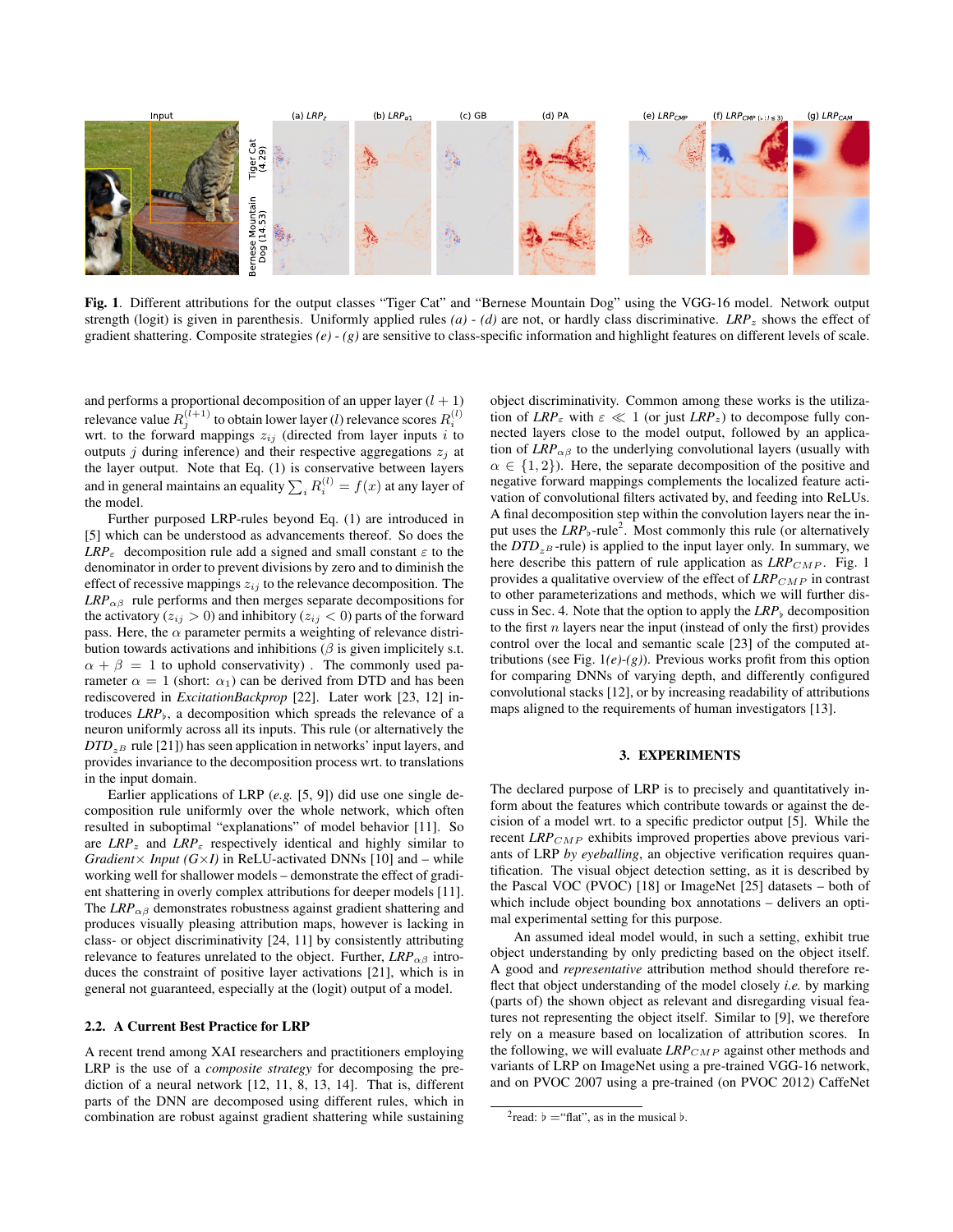

Fig. 2. Mean prediction changes measured in the logit outputs as a function of the occluded area, when occluding the pixels within (object) and without (context) the class-specific bounding boxes on PVOC 2007 (*left*) and ImageNet (*right*).

model [9]. Both models perform well on their respective task and have been obtained from https://modelzoo.co/ .

#### 3.1. Verifying Object-centricity During Prediction

In practice, both datasets can not be assumed to be free from contextual biases (*c.f.* [8]), and in both settings models are trained to categorize images rather than localize objects. Still, we (neccessarily) assume that the models we use dominantly base their decision on the target object, as opposed to the image context. We verify our hypothesis in Fig. 2, showing for both models and datasets the  $\Delta f(x)$ of the true class, when occluding the area within the object bounding box in contrast to occluding the remaining image area, relative to the unperturbed  $f(x)$ . We occlude by replacing the selected pixel coordinates with the respective mean values from the training set. Occluding the object area consistently leads to a sharper decrease in the output for the specific class. The trend is especially evident for smaller objects. This supports our claim that the networks base their decision mainly on the object as opposed to the image context.

#### 3.2. Attribution Localization as a Quantitative Measure

This gives us a performance criterion for attribution methods in object detection and classification: In order to track the fraction of the total amount of relevance that is attributed to the object, we use the inside-total relevance ratio  $\mu$  without, and a weighted variant  $\mu_w$ within consideration of the object size:

$$
\mu = \frac{R_{\rm in}}{R_{\rm tot}} \qquad \mu_w = \mu \cdot \frac{S_{\rm tot}}{S_{\rm in}} \qquad (2)
$$

While conceptually similar to the inside-outside ratio used in [9],  $\mu$  and  $\mu_w$  avoid numerical issues in edge cases wrt. bounding box size. Here,  $R_{\text{in}}$  is the sum of positive relevance in the bounding box,  $R_{\text{tot}}$  the total sum of positive relevance in the image and  $S_{\text{in}}$  and  $S_{\text{tot}}$ are the size of the bounding box and the image respectively, in pixels. The subscript  $w$  signals the addition of the normalization factor in  $\mu_w$  considering the image and object size. Since correctly locating small objects is more difficult than locating image-sized objects,  $\mu_w$  puts an emphasis on measuring the outcome for small bounding box sizes. In both cases, higher values indicate larger fractions of relevance attributed to the object area (and not background), and therefore are the desirable outcome.

The inside-total relevance ratio highly depends on the size of the bounding box, we thus report the average  $\mu_w$  as an aggregate of results over differently sized objects and images in Tab. 1 and plot  $\mu$ as a function of bounding box size in Fig. 3.

#### 3.3. Experimental Setup

We perform our experiments on both the ImageNet and the PVOC 2007 datasets, since both collections provide large numbers of ground truth object bounding boxes.

For PVOC, we compute attribution maps for all samples (approx. 10.000) from PVOC 2007, using a model which has been pretrained on the multi label setting of PVOC 2012 [18, 9]. The respective model performs with a mean AP of 72.12 on PVOC 2007. Since PVOC describes a multi label setting, multiple classes can be present in the same image. We therefore evaluate for  $\mu$  and  $\mu_w$  once for each unique existing pair of  $\{ \text{ class } \times \text{ sample } \}$ , yielding approximately 15.000 measurements. Images with a higher number of (smaller) bounding boxes thus effectively have a stronger impact on the results than images with larger, image-filling objects, while at the same time describing a *more difficult* setting. Many of the objects shown in PVOC images are not centered. In order to use all available object information in our evaluation, we rescale the input images to the network's desired input shape to avoid (partially) cropping objects.

On ImageNet [17] (2012 version), bounding box information does only exist for the 50.000 validation samples (one class per image) and can be downloaded from the official website<sup>3</sup>. We evaluate a pre-trained VGG-16 model from the keras model zoo, obtained via the iNNvestigate [26] toolbox. The model performs with a 90.1% top-5 accuracy on the ImageNet test set. For all images the shortest side is rescaled to fit the model input and the longest side is centercropped to obtain a quadratic input shape. Bounding box information is adjusted correspondingly.

For computing attribution maps, we make use of existing XAI software packages, depending on the models' formats. That is, for the VGG-16 model we use the iNNvestigate [26] toolbox. For the PVOC data and the CaffeNet architecture, we compute attributions using the LRP Toolbox [27].

Both XAI packages support the same functionality regarding LRP, yet differ in the provided selection of other attribution methods. Our study, however, shall be focussed on the beneficial or detrimental effects between the variants of LRP used in literature. We compute attributions maps and compute values for  $\mu$  and  $\mu_w$  for four variants of *LRP<sub>CMP</sub>* ( $\alpha_1, \alpha_2$ , each once with and without *LRP<sub>b</sub>* at the input),  $LRP_{\alpha\beta}$  (both  $\alpha_1$  and  $\alpha_2$ ), and  $LRP_z$ , for both models. We complement the results for ImageNet with Guided Backprop [1] and Pattern Attribution [2] only available in iNNvestigate, as well as *LRP*<sub>CAM</sub> for demonstration purposes. *LRP*<sub>CAM</sub> is equivalent to *LRP*<sup>z</sup> (and CAM [28], absent the SoftMax) in the fully connected part of the model, but replaces the upsampling over the convolutional stack of CAM with applications of  $LRP<sub>b</sub>$  and distributes negative relevance. On both datasets, we evaluate attributions for the real class label, independent of network prediction.

# 4. RESULTS AND DISCUSSION

# 4.1. Qualitative Observations

Fig. 1 exemplarily shows attribution maps computed with different methods based on the VGG-16 model, for two object classes present

<sup>3</sup>http://www.image-net.org/challenges/LSVRC/2012/index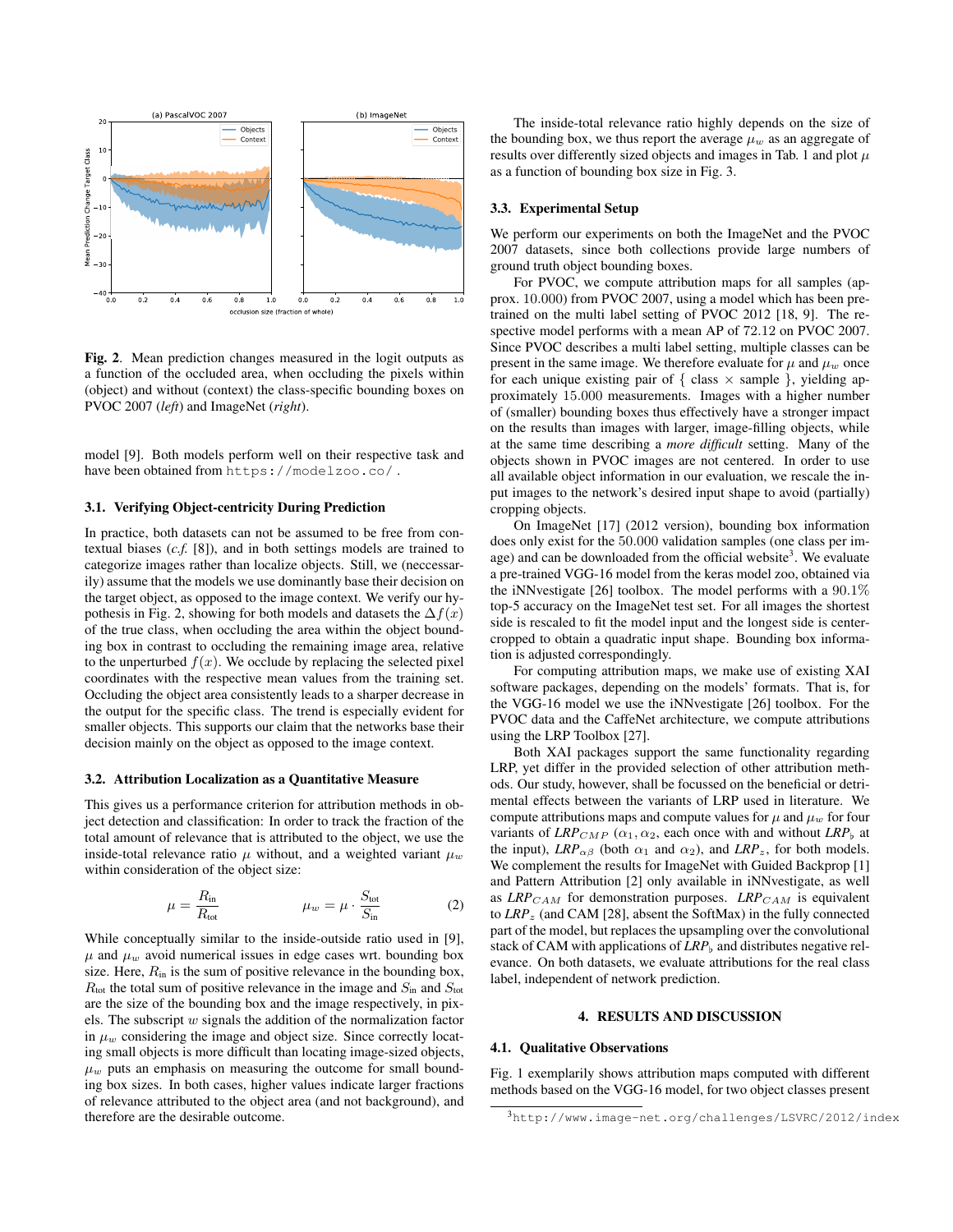

Fig. 3. Average in-total ratio  $\mu$  as a function of bounding box size. Vertical lines mark thresholds of 25% and 50% covered image area. The baseline can be reached by uniformly attributing to all pixels.

in the ImageNet labels and the input image; "Bernese Mountain Dog" and "Tiger Cat". Attributions *(a)*-*(d)* result from uniform rule application to the whole network. Next to applications of  $\textit{LRP}_z$  and  $LRP_{\alpha\beta}$ , this includes Guided Backprop [1] and Pattern Attribution [2]. Neither of these maps demonstrate class-discriminativeness and prominently attribute scores to the same areas, regardless of the target class chosen for attribution.  $LRP_z$  additionally shows the effects of gradient shattering in a highly complex attribution structure due to its equivalence to  $G \times I$ . Such attributions would be difficult to use and juxtapose in further algorithmic or manual analyses.

To the right, attribution maps *(e)*-*(g)* correspond to variants of  $LRP_{CMP}$ , which apply different decomposition rules depending on layer type and position. In Fig. 1 (e), the LRP<sub>b</sub>-rule is only applied to the input layer, while in  $(g)$  it is used for the first three convolutional layers and the whole convolutional stack in *(f)*. Both *(e)* and *(f)* use  $\alpha_1$ . Here altogether, the visualized attribution maps correspond more to an "intuitive expectation". Fig. 1 *(e)*-*(g)* demonstrates the change in scale and semantic, from attributions to local features to a very coarse localization map, with changing placements of  $LRP_{\nu}$ . Further, it becomes clear that with an application of  $LRP_{\alpha\beta}$  in upper layers, object localization is lost (see *(b)* vs *(g)*), while an application in lower layers avoids issues related to gradient shattering, as shown in *(e)*-*(f)* compared to *(a)*.

Note that the VGG-16 network used here never has been trained in a multi-label setting. Despite only receiving one object category per input sample, it has learned to distinguish between different object types, *e.g.* that a dog is not a cat. This in turn reflects well in the attribution maps computed after the *LRP*<sub>CMP</sub> pattern.

## 4.2. Quantitative Results

Figs. 3 (*a*) and (*b*) show the average in-total ratio  $\mu$  as a function of bounding box size, discretized over 100 equally spaced intervals, per size interval, for PVOC 2007 and ImageNet. Averages for  $\mu$  and  $\mu_w$ over the whole (and partial) datasets can be found in Tab. 1. Large values indicate more precise attribution to the relevant object. The assumed *Baseline* is the uniform attribution of relevance over the whole image, which is outperformed by all methods.

*LRP*<sup>z</sup> performs noticably worse on ImageNet than on PVOC, which we trace back to the significant difference in model depth (13 vs 21 layers) affecting gradient shattering. We omit *LRP*<sub>ε</sub> due to identity in results to  $\text{LRP}_z$ .  $\text{LRP}_{\alpha\beta}$  has the tendency to attribute to all shown objects and suffers from the multiple classes per image in

Table 1. Average context attribution metrics for different analyzers and datasets. Row order is determined by  $\mu_w$ . Higher  $\mu_*$  are better.

| Data                 | Analyzer                                    | $\mu_w$ | $\mu$ < 0.25 | $\mu$ < 0.5 | $\mu$  |
|----------------------|---------------------------------------------|---------|--------------|-------------|--------|
| PVOC<br>(CaffeNet)   | $\textit{LRP}_{\textit{CMP}:\alpha2+\flat}$ | 2.716   | 0.307        | 0.421       | 0.532  |
|                      | ${\it LRP}_{CMP:\alpha1}$                   | 2.664   | 0.306        | 0.426       | 0.539  |
|                      | $\textit{LRP}_{\textit{CMP}:\alpha1+\flat}$ | 2.598   | 0.301        | 0.421       | 0.535  |
|                      | $\mathit{LRP}_{\mathit{CMP}:\alpha 2}$      | 2.475   | 0.276        | 0.388       | 0.504  |
|                      | $LRP_z$                                     | 2.128   | 0.236        | 0.353       | 0.480  |
|                      | $LRP_{\alpha2}$                             | 1.843   | 0.205        | 0.320       | 0.452  |
|                      | $LRP_{\alpha 1}$                            | 1.486   | 0.163        | 0.273       | 0.403  |
|                      | Baseline                                    | 1.000   | 0.100        | 0.186       | 0.322  |
| ImageNet<br>(VGG-16) | $\textit{LRP}_{\textit{CMP}:\alpha2+\flat}$ | 1.902   | 0.397        | 0.534       | 0.714  |
|                      | $\mathit{LRP}_{\mathit{CMP}:\alpha 2}$      | 1.797   | 0.368        | 0.505       | 0.693  |
|                      | ${\it LRP}_{CMP:\alpha1}$                   | 1.7044  | 0.3467       | 0.4887      | 0.6898 |
|                      | $\textit{LRP}_{\textit{CMP}:\alpha1+\flat}$ | 1.7043  | 0.3466       | 0.4886      | 0.6898 |
|                      | $LRP_{\alpha2}$                             | 1.702   | 0.332        | 0.496       | 0.706  |
|                      | GВ                                          | 1.640   | 0.312        | 0.485       | 0.710  |
|                      | $LRP_{\alpha 1}$                            | 1.609   | 0.306        | 0.475       | 0.699  |
|                      | PA                                          | 1.591   | 0.303        | 0.471       | 0.698  |
|                      | $LRP_z$                                     | 1.347   | 0.236        | 0.389       | 0.632  |
|                      | <b>Baseline</b>                             | 1.000   | 0.128        | 0.260       | 0.547  |

PVOC, where ImageNet shows only one class. Also, the similarity of attributions between *PA* and  $LRP_{\alpha1}$  observed in Fig. 1 seem consistent on ImageNet and result in close measurements in Tab. 1.

Tab. 1 shows that  $LRP_{CMP}$  clearly outperforms other methods consistently on large datasets. That is, the increased precision in attribution to relevant objects is especially evident in the presence of smaller bounding boxes in  $\mu_w$ . This can also be seen in  $\mu_{\leq 0.25}$  and  $\mu$ <0.5 in Tab. 1 and the left parts of Figs. 3 *(a)* and *(b)*, where a majority of the image shows contextual information or other classes. Once bounding boxes become (significantly) larger and cover over 50% of the image, all methods converge towards perfect performance. In both settings,  $LRP_{CMP:\alpha^2+\beta}$  ( $\alpha_2$  and using b) yields the best results, while overall the composite strategy is more effectful than a fine tuning of decomposition parameters.

## 4.3. Conclusion

In this study, we discuss a recent development in the application of Layer-wise Relevance Propagation. We summarize this emerging strategy of a composite application of multiple decomposition rules as  $LRP_{CMP}$  and juxtapose its effects to previous approaches which uniformly apply a single decomposition rule to all layers of the model. Our results show that *LRP<sub>CMP</sub>* does not only yield more representative attribution maps, but also provides a solution against gradient shattering affecting previous approaches and improves properties related to object localization and class discrimimation. The discussed beneficial effects are demonstrated qualitatively and verified quantitatively at hand of two large and popular computer vision datasets. While alternative approaches with the aim to achieve a similar effect to *LRP<sub>CMP</sub>* may rely on multiple backward passes through the model or are unable to attribute negative relevance to class-contradicting features, *LRP<sub>CMP</sub>* needs only one backward pass using established tools from the LRP framework.